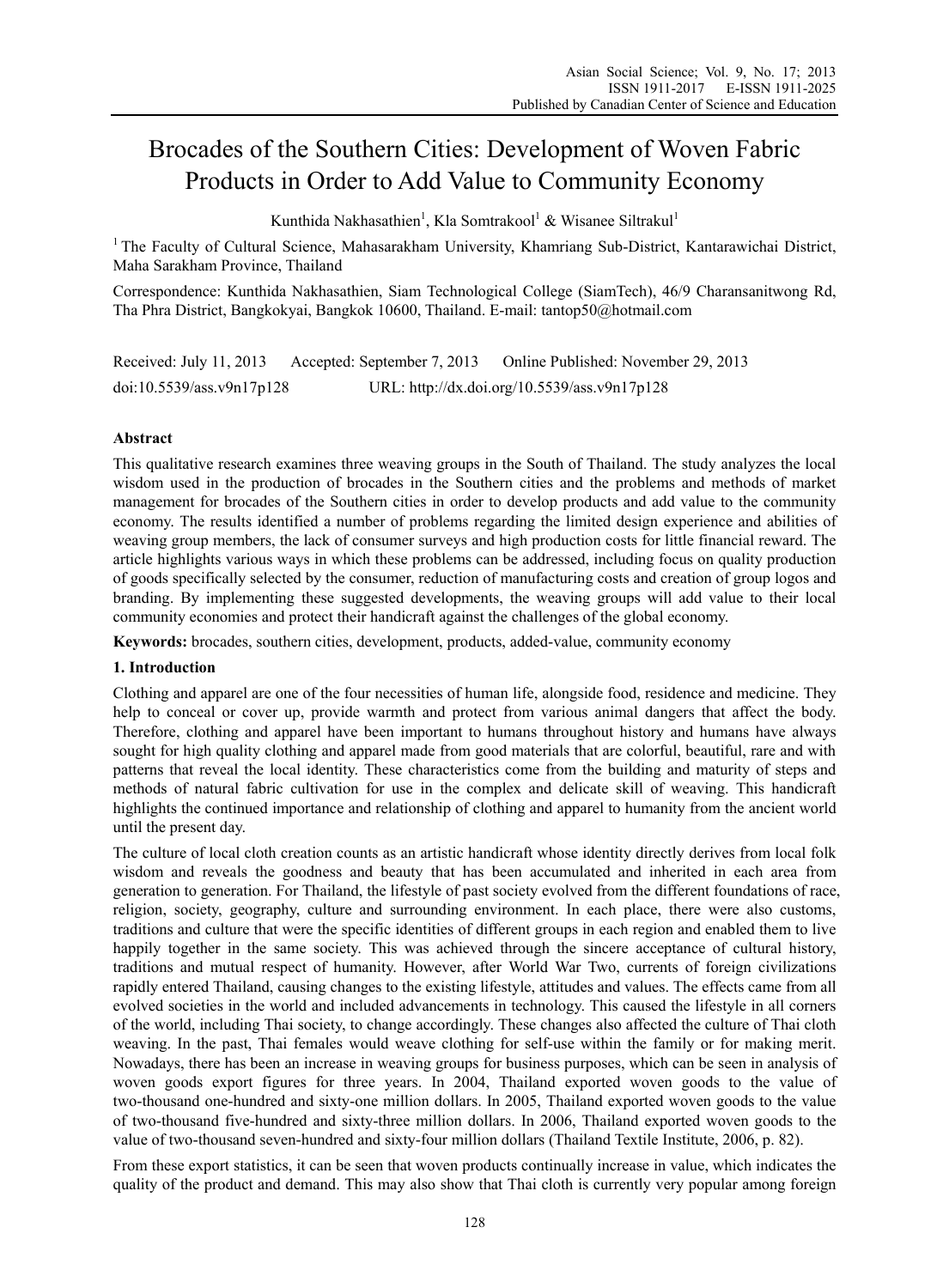communities. Therefore, foreigners trust the quality of the handicraft and the delicacy of Thai cloth products. In another respect, some areas of society are extremely disappointing, as Thai people overlook the weaving culture and the creativity and processes that have been accumulated, inherited and developed in each era. This means that in the production of just one ream of fabric, the weavers must really try and concentrate to be industrious and delicate and include the local folk wisdom that has been inherited over time. Thai indigenous fabric is considered worthless, out-dated and outmoded by Thai society. By contrast, Thai people appreciate famous and expensive products from abroad. This is shameful and causes a lack of Thai consciousness.

For this reason, Queen Sirikit made a royal initiative about the conservation of indigenous Thai cloth so that it may continue to exist. The initiative involved the creation and establishment of professional artistic centers to conserve the local artistic handicraft that derives from Thai folk wisdom. This also included the support and enhancement of indigenous weaving, so that it became an important cultural identity for Thailand. If this initiative is implemented to be inclusive and more efficient, the related personnel in all areas should look at the prominent characteristics in order to enhance and find weaknesses for the development of Thai fabric product types so that they meet needs and are able to compete with fashion currents and product uses in global society.

Thailand has important fabric in many places, especially the Northern and Northeastern regions. However few people realize that the Southern region has fabric of a similar importance, such as brocades. The brocades in the Southern region consist of patterns on fabric, which are raised differently depending on the pattern. The design will use the same colored cotton or silk throughout. The styles are an original identity, such as Garuda patterns, letter patterns, bird of paradise patterns and fishing hook patterns, which are difficult to find nowadays as there are few elders who are able to weave. For the most part, these elderly weavers have given up the practice. However, the most prominent feature of the past was silver or golden thread, which was previously only used by royalty and noblemen. However, nowadays there is no-one able to weave using these threads because in each location it is common to use contemporary methods, which means the development of ready-made clothing and apparel in response to modern lifestyle.

Nowadays, quotas of indigenous woven fabric cannot be sold and there are big differences between the production and sale totals. This causes financial problems. Therefore, as indigenous woven fabric products are derived from the creativity of local groups in the area, most people use the original methods and production processes, causing a lack of development. Aside from this, there are also problems with the use of bright product colors that stem from a lack of knowledge regarding use of colors with the material. There is also a lack of variety in product designs, which do not meet the needs of the market and consumers because there is no survey of the customer needs before production. One further problem is design imitation and copying, which causes a surplus of products and decrease of product value and has a further effect on financial conditions. The community weaving groups in Southern Thailand that are experiencing the severest problems are Ban Neun Muang Weaving Group, Nakhon Si Thammarat Province, Na Muean Sri Weaving Community, Trang Province and Ban Ta Grajai Weaving Community, Surat Thani Province.

It can be concluded that the financial problems of most weaving businessmen come from a lack of knowledge and understanding among weavers regarding product designs that meet consumer needs, the decreasing value of the products and, importantly, the lack of market survey before production. This causes the businessmen to be unable to compete and sell woven products to their full potential. Therefore, the research team considered helping by creating understanding and providing knowledge about product designs that are different from the originals in order to solve the problems and enhance the handicraft so that people in the community have a lasting occupation and are able to help and depend on themselves, as well as adapting perspectives regarding consumers so that they are confident in the product forms. This would involve creation of products that rely on social needs but remain true to the local identity of the area in order to create product variety as a selling point and create prominent features for brocades that are accepted by and meet the needs of the market. In this way, the research is a way to promote and conserve Thai brocades so that they continue to exist in the future.

### **2. Research Aims**

This research has three main research aims: a) to study local wisdom used in the production of brocades in the Southern cities; b) to study the problems and methods of market management for brocades of the Southern cities in order to add value to the community economy; c) to develop products from brocades of the Southern cities in order to add value to the community economy.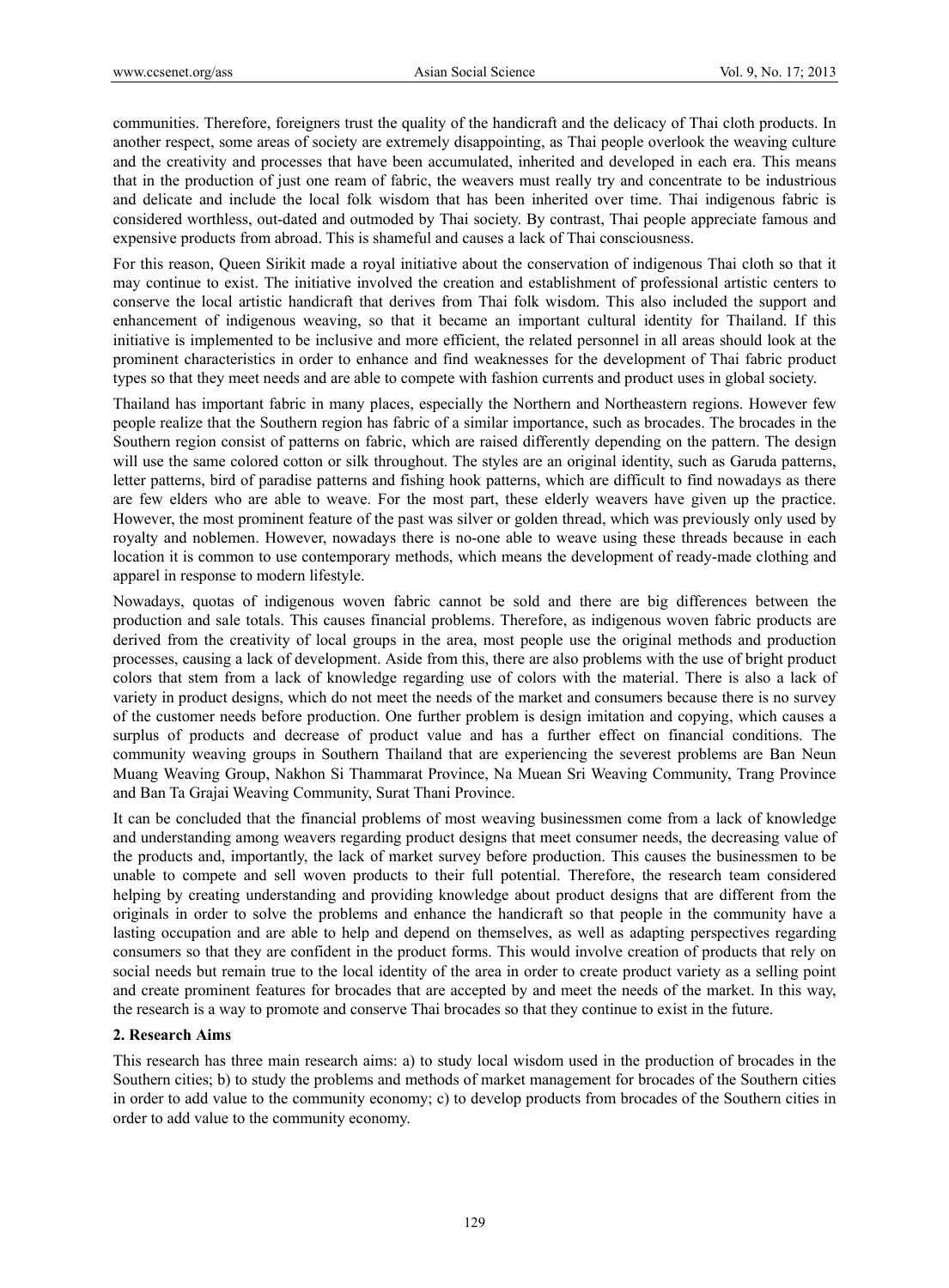## **3. Research Methodology**

### *3.1 Research Area*

This qualitative research collected data from documentary study and field research. The contents of this research were the local wisdom used in the production of brocades in the Southern cities, the problems and methods of market management for brocades of the Southern cities in order to add value to the community economy and development of products from brocades of the Southern cities in order to add value to the community economy. This research was conducted over fourteen months, beginning in October 2010 and ending in December 2012. The research area consisted of Ban Neun Muang Weaving Group, Nakhon Si Thammarat Province, Na Muean Sri Weaving Community, Trang Province and Ban Ta Grajai Weaving Community, Surat Thani Province. The sample population included community representatives, weavers, government representatives, design experts, general people and people who purchased brocade products. The population totaled thirty-eight people.

## *3.2 Research Tools and Methodology*

Data for this study was collected by document study and field research. The tools used in field data collection included observation, interview, focus group discussion and workshop. These research tools were used with the research population, broken down into three groups: eight key informants, fifteen casual informants and fifteen general informants. The data was validated using a triangulation technique and analyzed according to the three research aims. The results are here presented as a descriptive analysis.

### **4. Research Results**

## *4.1 Local Wisdom Used in the Production of Brocades in the Southern Cities*

In the past, Ban Neun Muang, Nakhon Si Thammarat Province and Ban Na Muean Sri, Trang Province used natural cotton fibers and dyes. Ban Ta Grajai in Surat Thani Province was the only place that used manufactured silk and cotton fibers and chemical dyes. The people began to create woven brocades as a development from loincloths, sarongs, *pa nung* and cloth used in ceremonies. The design method used calculation and imagination to create new patterns from the original styles or adopted methods of trial and error. The ancient designs were also all inherited. There was no product design because the products were created for use in the home.

Nowadays, the materials include all types of cotton and chemical dyes. However, Ban Ta Grajai Weaving Community use genuine silk and both chemical and natural dyes. The patterns of all weaving groups are designed using a method of putting patterns on a graph, except the Ban Ta Grajai Weaving Community, who inherit the patterns from ancestors. The popular patterns of Ban Neun Muang Weaving Group differ each year because every member of the group presents about four patterns per year and these patterns are changed for the following year. In Na Muean Sri Weaving Community there is a variety of popular patterns. For Ban Ta Grajai Weaving Community, the popular pattern is the *Rachawat* pattern. Teachers from the Ministry of Industry come to help with product design in all groups and each group uses its experience in design. However, for the most part, the groups are unable to create their own designs. General products in each group include shirts, bags, neckties, cloth bags, scarves and flannels.

*4.2 The Problems and Methods of Market Management for Brocades of the Southern Cities in Order to Add Value to the Community Economy* 

### 4.2.1 Problems

This research identified a number of key problems. Fibers are expensive and the fiber colors are not consistent. Groups use colors that are too bright, which causes difficulty in selling the cloth. The three groups are unable to design products themselves and the products do not meet the needs of the customers. No group has members able to design products. The consumers want the products to be more up-to-date and adapted in a variety of different ways. The income from production and sale is small because the employment costs of the South are high and the members are required to reduce the sale price of goods in order to compete when selling outside of the community area. This means that when customers come to buy within the community, prices must be adjusted to match those seen in the external markets. The weaving groups rarely sell their products outside of the area because there are high associated transport and employment costs.

### 4.2.2 Methods of Market Management

From the problems discussed, a number of solutions are possible. A large quantity of materials must be ordered to reduce the material and transportation price. There must be study and survey of the market regarding the direction of color trends for adaptation and use with materials. There must be survey of the customer trends to discover what products are in demand and design of the products so that they are up-to-date and consistent with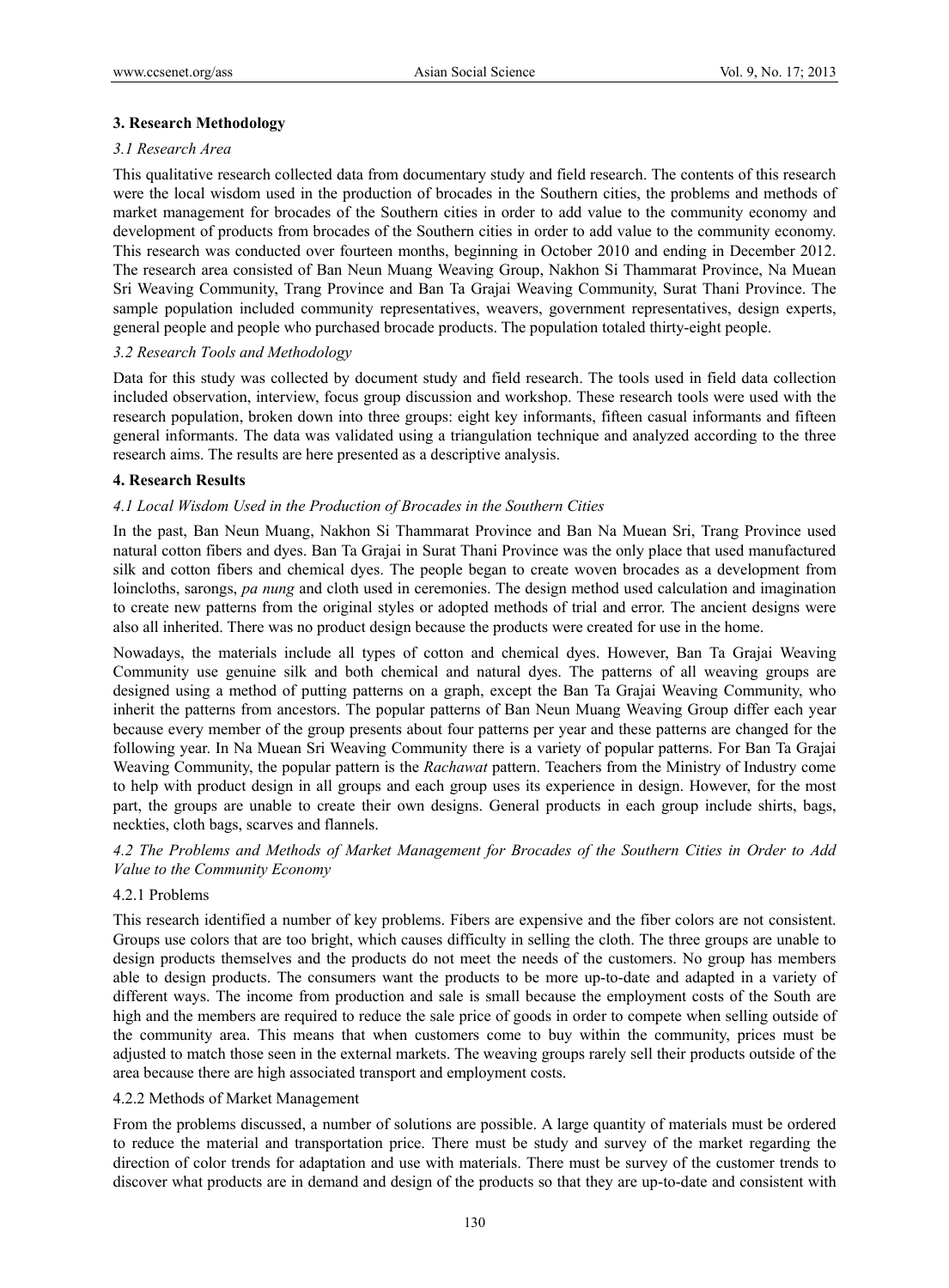customer needs. Methods must include work study and participation in development seminars in different places. There must be market survey in order to know the consumer needs. The management method must start from the selection of raw materials, fibers, colors and product design so that products are up-to-date and of high quality, which will enable the income to increase. Aside from this, sale of products in shops outside the community weaving centers has an effect on sale within. Regarding the price discounts, the entire group must agree on prices so that there is certainty over the amount that prices may be reduced. The groups must wait for various institutions to help in finding locations of sale and covering the additional costs. There must be market planning and understanding between members of the group regarding the areas that require adaptation. New ways must be found to sell products by selling outside the area, so as to find new customers.

## *4.3 Development of Products from Brocades of the Southern Cities in Order to Add Value to the Community Economy*

From consumer and producer surveys, it was discovered that there is consumer demand for clothing and bags. There are some differences in producer demands. Ban Neun Muang Weaving Group wish to produce bags, shoes and notebook cases. The Na Muean Sri Weaving Community require home decorations and male and female clothing. The Ban Ta Grajai Weaving Community want clothing, bags and bath robes.

Product design must respond to the consumer and producer needs. The researchers created five designs for each product form, which was reduced to a final design by the consumers. Finalized products for Ban Neun Muang Weaving Group were travel bags, sandals and notebook cases. Finalized products for the Na Muean Sri Weaving Community were pillow-cases, table-cloths, male suits, informal clothes, work clothes and gowns. Finalized products for Ban Ta Grajai Weaving Community were work clothes, gowns, bath robes and bags.

Products should be developed to include the local identity. The researchers produced goods and made a brand logo for each group in order to reveal the local identity. The identity of the Ban Neun Muang Weaving Group is their sole use of cotton and floral patterns. The group finalized bag prices at 500 baht, from a production cost of 400 baht. Sandals were sold for 199 baht, from a production cost of 134 baht. Notebook cases were sold at 950 baht, from a production cost of 250 baht. The group logo was a *Phra That Chedi*. The identity of Na Muean Sri Weaving Community was the use of waxed cotton in the weaving process and original, ancient patterns. The group selected the pillow case price from 3000 to 3500 baht from a production cost of 1400 baht. The table cloth price was set at 3500 from a production cost of 1828 baht. Male suits were sold from 2500 to 3000 baht, from a production cost of 1800 baht. Informal clothes were sold at 2000 baht, from a production cost of 1280 baht. Work clothes were sold for 3000 baht, from a production cost of 1600 baht. Gowns were sold from 5000 to 8000 baht, from a production cost of 3000 baht. The group logo was the cloth used by the group to compete for the outstanding Indigenous Cloth in the Southern Region. This cloth used flowers from the Jacaranda Tree and the poem of the Na Muean Sri Weaving Community. The identity of the Ban Ta Grajai Weaving Community is in its use of genuine silk, which is used to create floral brocades and contains silver and gold thread. The price of work clothes was set from 1500 to 1800 baht, form a production cost of 820 baht. Gowns were set at 8000 baht, from a production cost of 3800. Bath robe prices were set at 1000 baht from a production cost of 500 baht. Bags were sold for 2800 baht, from a production cost of 1200 baht. The group logo was the *Grajai* flower and letters used as pillars of the logo.

### **5. Discussion**

### *5.1 Local Wisdom Used in the Production of Brocades in the Southern Cities*

The local wisdom in each of the three groups uses manufactured cotton and genuine silk, chemical and natural dyes, various patterns that have been inherited from the past and new patterns that have been adapted from original styles or created through trial and error. Most patterns will take the names of flowers, which agrees with the research of Kanitta Tantipimon and Suwimon Sagunded (1993, p. 1). Their research concerned cloth patterns, their meanings and the folk wisdom revealed in Thai fabric in three Southern provinces. The findings were that there are six types of fabric patterns in the South, which are: a) original patterns from the past; b) adaptations of original patterns; c) imitations of domestic patterns from elsewhere; d) imitations of foreign patterns; e) mixtures of original patterns and patterns from elsewhere; f) newly invented patterns. It can be concluded that it is popular for most weaving groups in the South to use patterns from their ancestors. Sometimes, there may be new patterns that are mixtures of the old and new patterns, which show that the weaving groups maintain the wisdom of the past.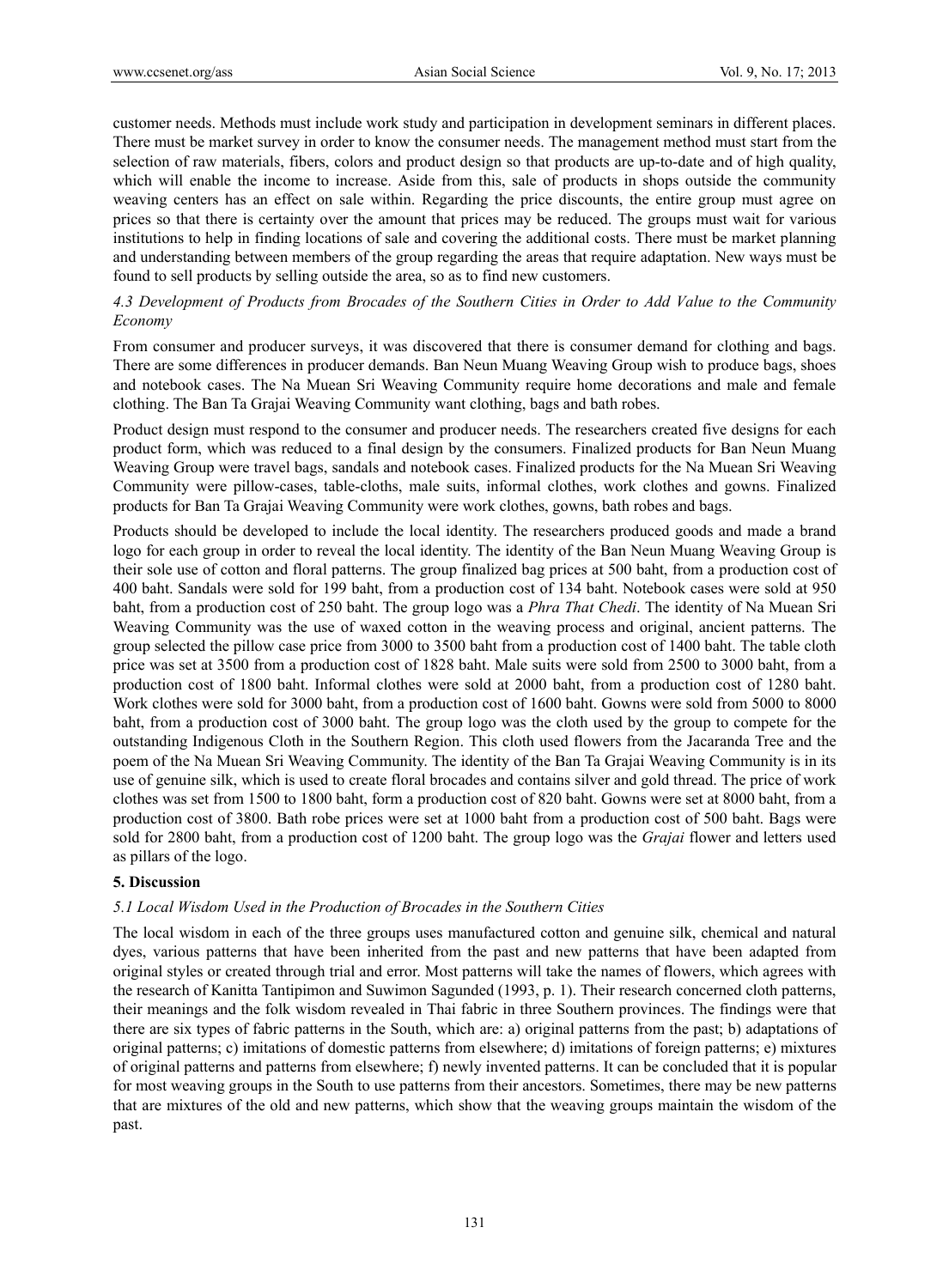## *5.2 The Problems and Methods of Market Management for Brocades of the Southern Cities in Order to Add Value to the Community Economy*

This research found that each of the three groups uses manufactured cotton and genuine silk. Fibers are ordered from Bangkok but are expensive. This corresponds with the research of Pattamawadee Chansuwan (2009, p. 241-246), which found that producers of accessories in Isan encounter problems with raw materials ordered from Bangkok. This increases transportation costs. Aside from this, there is not enough sponsorship funding. For this reason, the solution is to order a large quantity of materials to reduce the material and transportation price or find materials in the surrounding area.

Results regarding product design from this research found that the groups were unable to create their own designs, causing the designs in each group to be similar and fail to meet the needs of the market, which corresponds to the results of Adisorn Srichat (2007, pp. 226-229). Srichat studied the transformation of *pa prae*  wa product forms and found three transformations: a) clothing; b) accessories; c) appliances and utensils. The research results also correspond to those of Silpakorn University (2000, p. 198), who studied indigenous woven cloth and a survey of producers nationwide. The problems and obstacles to production and sale in Ban Mamuang Blay Kaen, Ban Mamuang Kao and Ban Mamuang Dalod in Nakhon Si Thammarat were with seminars or inheritance of the art of weaving and the transformation of products that correspond to the identity and market demand. Therefore there should be a survey to find the up-to-date demands of the customers and production of new products that are modern, various and meet consumer needs. Alternatively, there should be development of existing products so that they are of a higher quality and creation of a model for increasing product value.

The results of this research found that the members of the weaving groups did not have the required knowledge of product design, which corresponds to the theory of self-dependent development of rural communities in the research of Sanya Sanyawiwat (2007, pp. 103-106). This theory stated that for rural communities to depend on themselves and be able to develop there must be a balance between technology, economy, resources, mentality and society (and culture). These are referred to by the acronym TERMS. The findings of this study also agree with the self-development strategy and rural development strategy of Korean academic Park (1998, p. 4370-A). There were three types of strategy according to Park. Firstly there must be a balance between heavy industry, light industry and agriculture. Secondly, industry must be carried out using domestic resources and domestic capital. Thirdly, technology must be developed and production increased by focusing on the management of human resources and the results of the work. From this theory, it can be concluded that people should be supported as much as possible by data, news and technology, whether it is the Internet, magazines or by participation in external seminars. This will strengthen the group thinking and make the whole group cooperate and think creatively together as the level of the workers will be equal. There will be no reliance upon single individuals. If this is possible, the methods and products that are produced will be more varied and interesting.

Regarding the markets, the Southern brocades are more expensive than in other areas because the employment costs are higher. The product process will only cover the material and employment costs, with minimal profit. This causes the income to be less that it should and corresponds to the research of Tasanawalai Promsaen (2004, pp. 131-135). Promsaen studied the method of developing market strategies of OTOP among production groups of silk *prae-wa* fabric in Kalasin Province and found that the producers did not make a clear production plan. The production depended on the needs of the customers and investment capital. The product price depended on the production cost and the sale of products generated low prices. Therefore, the management method must begin with the fabric selection, colors and product design so that they are up-to-date, of a high quality and sale must take place outside of the production area. These things will all enable value creation for the products and the community economy.

Another factor is that no group focuses on taking the product to present to the customer because there are additional transportation costs that cause them to wait for assistance from government institutions. This corresponds to the research of Schonwald (2000, p. 46), which concerned marketing strategies. Regarding the perspectives of sale and marketing, the research found that community banks in America instructed marketing officers with sales experience from sales business to cover the sales culture, define the market environment, the creation of brands and logos and the establishment of objectives. This study also corresponds to the findings of Collins-Dodd and Louviere (1999, pp. 1-13) regarding methods of market movement of brand products so that they are accepted. Their research into brand equity and retailer acceptance of brand extension found that with different brands there are two methods of market movement so that the products are accepted, which are the decrease of investment capital and the increase of market opportunities. For other techniques, such as advertisement, bulk sale or quality comparisons with competing retailers, the methods will not be the same. From these conclusions, the research team can conclude that good sales techniques must include three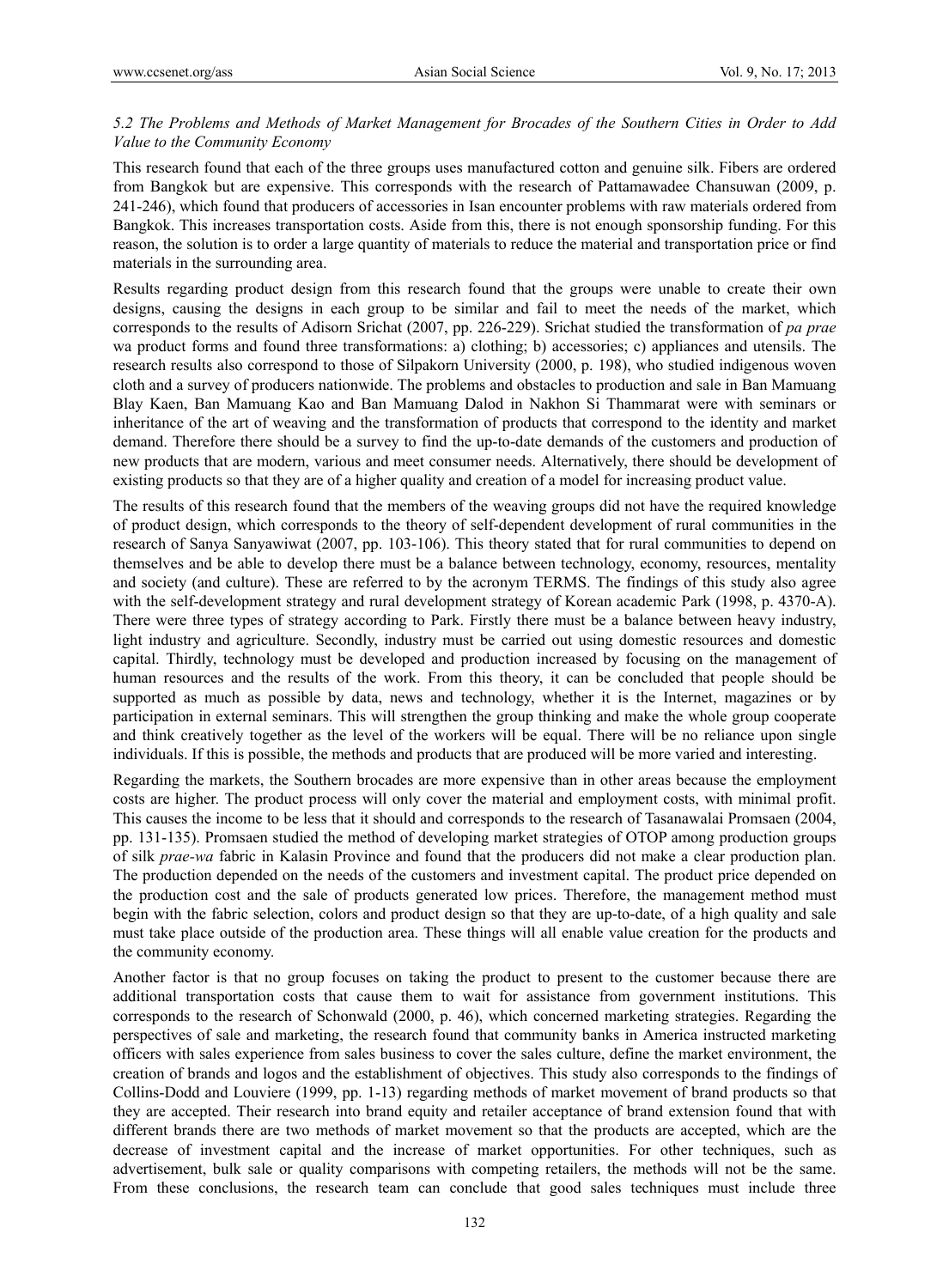components, which are: a) the three groups must go to the customer, so as to know the consumer needs in each product; b) the groups must go to the market, so as to know the sale location and the clear needs of the target group; c) the groups must go to the sponsors in order to be familiar with financial conditions in purchase and sale. These three components are very important for the development of community products because community products have more limitations and differences that other products. Therefore if the weaving groups are able to use the concepts in this research as methods of market management, it will help the community products to be stronger and more lasting.

## *5.3 Development of Products from Brocades of the Southern Cities in Order to Add Value to the Community Economy*

Regarding the development of products from Southern brocades in order to add value to the community economy, it was found that products include bags, sandals, notebook cases, pillowcases, tablecloths, informal clothes, gowns, work clothes, male suits and bath robes. Prior to the design stage there must be surveys to assess consumer and producer requirements, design principles must be used and there must be consideration of the realistic use of the finished products, the beauty of the products and whether the products are up to date by consulting product and clothing design experts. The reasons for selection of products in the three Provinces were based on the quantity of brocades required to create the product, the beauty of the product form and its real usage. These things correspond to the aesthetic theory of Wanida Kamkiaw (n. d.). Kamkiaw concluded that the artistic views of each person are varied and depend on the selective principles of each person. For most people, the decisions will be made individually and for this reason, the founding and most important principle of good products, discounting those products with a large variety, must be beauty according to consumer tastes. These findings also agree with the research of Pang-Lo Liu, Wen Chin Chen and Chih Hung Tsau (2005, p. 637-644), which studied the correlation between the knowledge management method and new product development strategy on product performance in Taiwan's industries. The results found that scientific and technological progress and other changes occur rapidly in the sales market. The product life-cycle is decreased from before and the companies must adapt and change quickly and research new products by choosing products that are suitable for new technologies and knowing the customer needs and the competition. Development strategies for new products are important and will help the company continue to exist and should be adapted and changed continuously. Therefore, one way to make the producers understand the needs is study of knowledge related to modern trends or fashion progress in order to take these concepts and develop them and create new products that correspond to the needs, likes and tastes of the consumer as much as possible. Aside from this, hanging logo designs are one way to show the local identity, which the researchers studied using information in books and from speaking to locals. This corresponds to the Symbolic Interactionism Theory, which states that social interaction between different groups derives from the effect of translating or understanding meanings of actions. Interaction is not direct from the actions of people but derives from the meanings of these actions. Consequently, interaction is the use of symbols, interpretation and assignment of the true meaning of different actions. Expression in the characteristics of different actions and reactions must be in the form of processes that people understand, are able to evaluate, assign a meaning to and decide upon a response (Srisantisuk, 2001, p. 139). From this theory, it can be concluded that the design of hanging signs creates symbols between consumers and products in order to enable the consumers to know the background of the products. Additionally, they are a way to create an identity for the product that makes the consumer accept the product and also adds value to that product.

In conclusion, the members of each weaving group must participate in thinking, production and development. The members must decide for themselves which products to produce by taking existing fabrics and brocades and transforming them into different products by incorporating other materials that can be found in the community or market area and can be used for the current generation. This will add value to the fabric and assist its sale locally, domestically and internationally. Moreover, the creation of logos for each group and their continued use will also add-value to the community economy.

#### **References**

- Chansuwan, P. (2009). *The development of accessory inventions in acting in order to add value to the Isan community*. Maha Sarakham: Mahasarakham University.
- Collins-Dodd, C., & Louviere, J. (1999). Brand equity and retailer acceptance of brand extension. *Journal of Retailing and Consumer Services, 6*(1). http://dx.doi.org/10.1016/S0969-6989(97)00039-8
- Kamkiaw, W. (n. d.). *Aesthetics*. Nontaburi: P.S. Print.